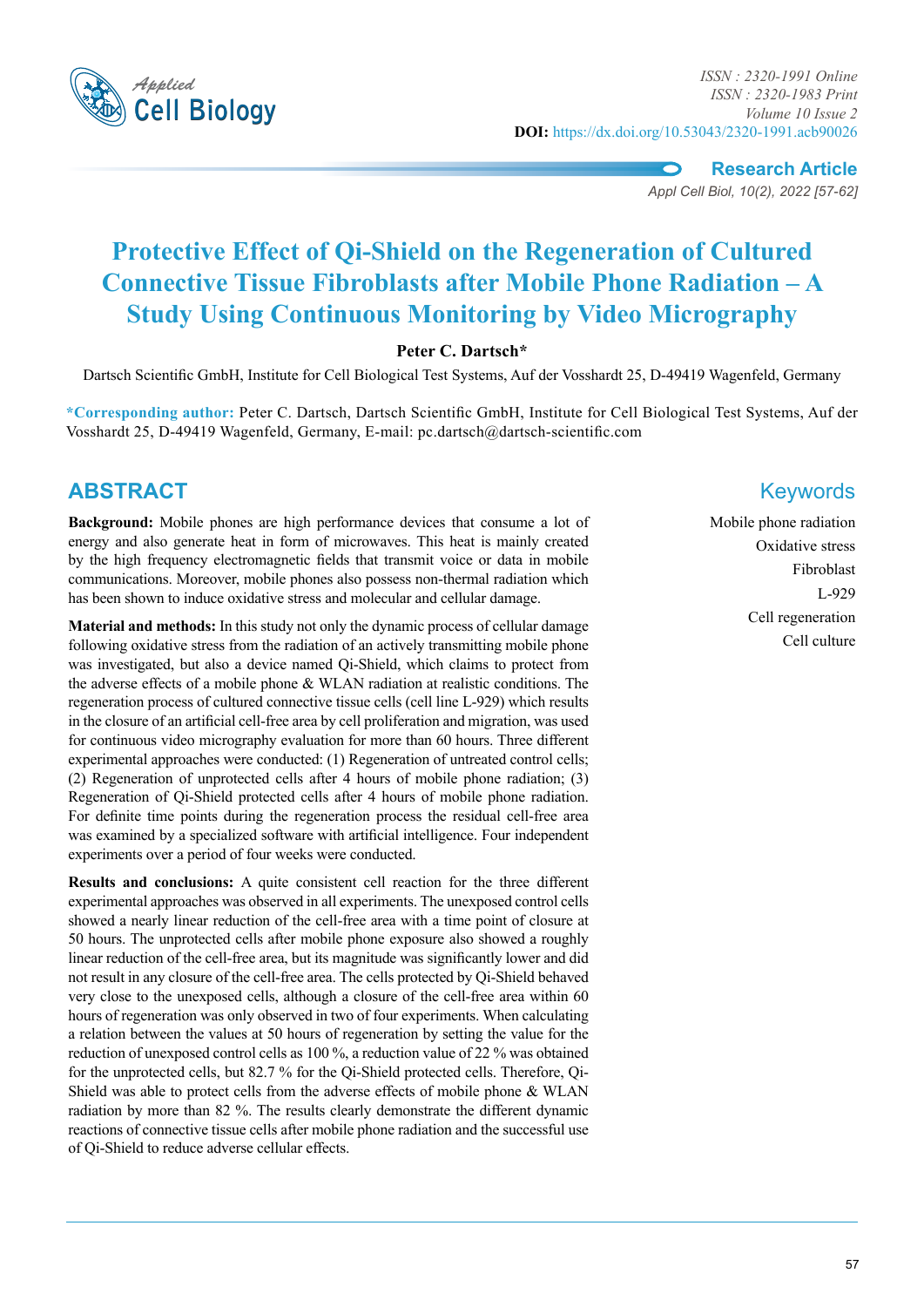#### **Introduction**

Mobile phones are high performance devices that consume a lot of energy and also generate heat due to microwaves transmitted by the handset [1]. This heat is mainly created by the high frequency electromagnetic fields that transmit voice or data in mobile communications [2,3]. Moreover, mobile phone radiatiion can also cause non-thermal biological effects which have been shown to induce oxidative stress and cell damage [4-8]. The components of mobile phones also become hot during operation, due to the heating of the battery, processor, screen and radiofrequency broadcasting components.

The skin is the largest organ system of the body. The integrity of a healthy skin plays a crucial role in maintaining physiological homeostasis of the human body and its protection against numerous exogenous traumata [9]. Connective tissue is one of the many basic types of animal tissue and is found between other tissues in the body. Especially dermal connective tissue connects all distinct cells and tissues of the skin to a functional organ [10]. Fibroblasts constitute the principal component of the connective tissue.

Regeneration of complex structures such as the skin after injury requires dramatic changes in cellular behaviour. Regenerating tissues initiate a program that includes diverse processes such as wound healing, cell death and dedifferentiation. Moreover, newly regenerated tissues must integrate into preexisting cellular structures [11-13].

We used a bioassay which permits the evaluation of the effect of oxidative stress resulting from the radiation of an actively transmitting mobile phone by evaluating the regeneration process of connective tissue fibroblasts. The experimental setup was adapted to a realistic situation which has been shown to be more meaningful than a controlled situation at laboratory conditions using "test" generators with invariant parameters such as intensity, frequency etc. [14].

In addition, we also studied the question whether the Qi-Shield device might be able to protect the cell regeneration process from oxidative stress due to mobile phone radiation.

#### **Material and Methods**

#### **Qi-Shield device**

Qi-Shield was kindly provided by Waveguard GmbH, D-02625 Bautzen, Germany, for the duration of the experiments.

According to the manufacturer, "human beings and the environment are always in direct frequency exchange. Every body needs natural waves to stay in balance. It is the unnatural frequencies, on the other hand, that disturb this harmony … We have also developed Qi technology, which protects against electrosmog with natural frequencies".

#### **Mobile phone**

A current and commercially available mobile phone from a leading brand manufacturer with a SAR value of 0.76 W/ kg was used. No distinction was made between thermal and non-thermal radiation, because both are also present in reality when making a call and have an impact on the human body and systemic health [15-17].

#### **Cultivation of connective tissue fibroblasts**

The investigations were conducted with connective tissue fibroblasts (cell line L-929, ACC-2, Leibniz Institute DSMZ, Braunschweig, Germany). The cells were routinely cultured in RPMI 1640 medium with 10 % growth mixture and 0.5 % gentamycin in an incubator (Binder CB 150, Tuttlingen, Germany) at 37 °C in an atmosphere of 5 %  $CO_2$  and 95 % air at approximately 100 % humidity. All cell culture reagents were purchased from Pan-Biotech, Aidenbach, Germany. Cells were routinely cultivated as mass cultures and were regularly subcultured twice a week with fresh culture medium. For the four independent experiments, cells were taken within a time period of four weeks from 80-90 % confluent mass cultures.

#### **Cell regeneration after mobile phone radiation**

Cells were seeded at a density of 100,000 cells/ml into the four individual compartments of a silicone 4 well-culture insert (ibidi, Gräfelfing, Germany). The single compartments of the inserts are separated by a 500 μm thick silicone bar with an outer silicone frame of 700 μm. Due to the special adhesion area, each insert adheres firmly to the bottom of a culture dish and forms a distinct cell-free area (artificial wound), which the cells can colonize by migration and proliferation after removal of the silicone frame.

Upon reaching confluency within 48 hours after cell seeding into the inserts, the cells were exposed to the radiation of an actively transmitting mobile phone & WLAN with and without Qi-Shield. The Qi-Shield was placed in a distance of 50 cm to the incubator. The cell culture dishes were placed in separate mini-incubators without gassing. The actively transmitting mobile phone was placed for 4 hours at 37 °C below the culture dishes. To avoid any pH changes during exposure at normal air conditions in the mini-incubators, the routine culture medium was replaced by a mixture of Leibowitz L-15 and RPMI 1640  $(2:1)$  with 5 % growth mixture, 0.5 % gentamycin and 20 mM HEPES buffer. Cells which were cultured in the same way in another mini-incubator without mobile phone radiation, served as corresponding controls. The controls were at least 20 meters away and several walls were between the exposed cells and the controls. After 4 hours of radiation, the silicone frames were carefully removed and several washings were performed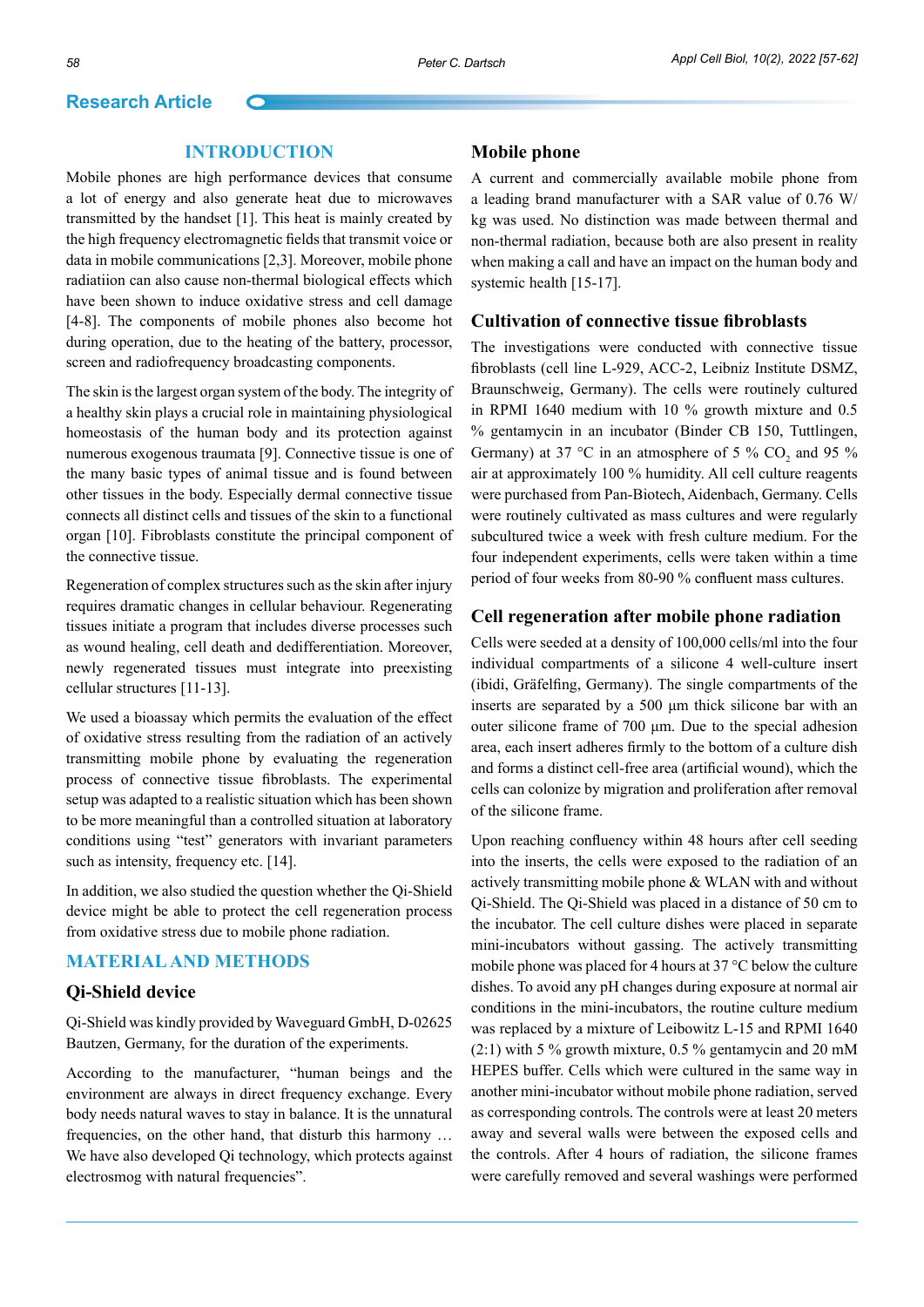in order to eliminate any floating cells in the cell-free areas. Finally, fresh Leibowitz L-15/RPMI 1640 medium (see above) was added and the cultures were transfered to the incubator unit at the stage of the inverted microscope for continuous monitoring by video micrography for a minimum of 60 hours.

#### **Continuous monitoring of cell regeneration by video micrography**

During the regeneration process after mobile phone exposure  $\pm$ Qi-Shield protection, fibroblasts were continuously monitored by an acA 1920-150uc USB 3.0 camera with the ON Semiconductor Python 2000 CMOS sensor (Basler AG, D-22926 Ahrensburg, Germany). By using the Pylon software (version 4.2.0.4240; Basler) one frame (= picture) per minute was recorded using a temperature-controlled glass incubator (ibidi, Gräfelfing, Germany) mounted on the stage of an Olympus IX 50 inverted microscope equipped with an Olympus Planachromate 10x lens. More than 4,000 single pictures for each single experiment were recorded. Thereafter, single pictures were mounted to time-lapse video clips, which were able to demonstrate the resulting effects dynamically (not shown here). In addition, at definite time points of cell regeneration, the micrographs were taken for the examination of the residual cell-free area in relation to regeneration time by a specialized software with artificial intelligence from KML Vision, Graz, Austria (IKOSA AI software). A total number of four independent experiments conducted over a period of several weeks were taken for this study.

#### **Results**

As depicted in Figure 1A for unexposed control cells, the closure of the cell-free area by connective tissue fibroblasts was finished within 60 hours. In contrast, as shown in Figure 1B, mobile phone radiation caused a marked reduction in cell regenerative activity with a nearly complete inhibition of cell proliferation and migration. Moreover, numerous rounded and even detached cells with membrane damages representing dead cells were observed. The use of Qi-Shield resulted in a protection of the cells against reduction in cell regenerative activity after mobile phone radiation, i.e. connective tissue fibroblasts were still viable and proliferated and migrated only slightly slower than the control cells. As a matter of fact, there was a marginal cell-free area left after 60 hours (Figure 1C).



**Figure 1:** Original micrographs of cultured connective tissue fibroblasts closing a cell-free area within a time period of 60 hours after mobile phone & WLAN radiation. (A) Untreated control cells at the same culture conditions, but without any exposure to mobile phone radiation. (B) Unprotected cells after 4 hours of mobile phone radiation. (C) Qi-Shield protected cells after 4 hours of mobile phone radiation. Note the largely decreased colonization of the cell-free area as well as the rounding of the cells in (B). Untreated control and Qi-Shield protected cells show a very similar colonization pattern. Regeneration time points:  $0 - 30 - 60$  hours after mobile phone radiation.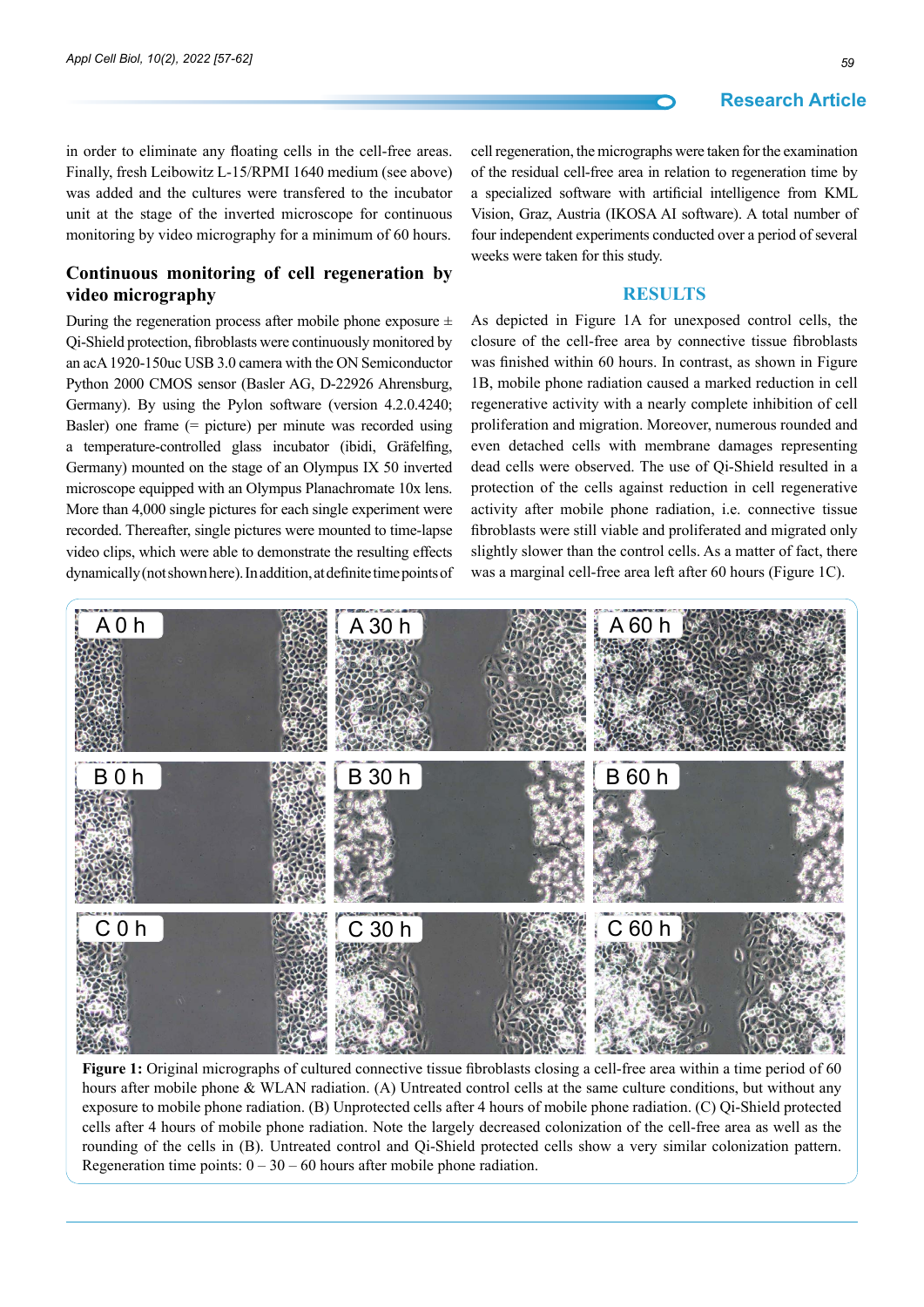A quite consistent cell reaction for the three different experimental approaches was seen in all experiments (Figure 2). The unexposed control cells showed a nearly linear reduction of the cell-free area with a time point of closure at 50 hours. The unprotected cells after mobile phone exposure also showed a roughly linear reduction of the cell-free area, but its magnitude was significantly lower. The cells protected by Qi-Shield behaved very similar to the unexposed cells, although a closure of the cell-free area at 60 hours of regeneration was only observed in two of four experiments.

When summarizing all the data from the four independent experiments (Figure 3), it can be seen that the residual cell-free area of the unexposed control was reduced from  $59.3 \pm 4.4$  % of total area to  $0.2 \pm 0.2$  % (mean value  $\pm$  standard deviation) after 50 hours. For the unprotected cells this reduction of the residual cell-free area was calculated to be from  $56.4 \pm 4.2$ 

% to 43.4  $\pm$  7.6 % (mean value  $\pm$  standard deviation) after 50 hours, and for Qi-Shield protected cells the residual cell-free area was reduced from 59.4  $\pm$  1.8 % to 10.6  $\pm$  7.6 % (mean value  $\pm$  standard deviation) after 50 hours. The reduction of cell-free area by the regeneration process was about 59 % for unexposed control, only 13 % for unprotected cells, but 48.8 % for Qi-Shield protected cells. The reduction between unexposed cells as well as Qi-Shield protected cells vs. unprotected cells was highly significant ( $p \le 0.01$ ; two-tailed Wilcoxon-Mann-Whitney test). When calculating a relation between the values at 50 hours of regeneration by setting the value for the reduction of unexposed control cells as 100 %, you get a value of 22 % for the unprotected cells and 82.7 % for the Qi-Shield protected cells. Therefore, Qi-Shield was able to protect cells from the adverse effects of mobile phone radiation & WLAN by more than 82 %.



**Figure 2:** Presentation of the results of the four single independent experiments on cell regeneration after mobile phone & WLAN exposure with and without Qi-Shield by subsequent cultivation for 65 hours in comparison to untreated control cells. Note the consistency of the cell behaviour in all experiments which confirms the observed effects in Figure 1. The single independent experiments were conducted over a period of four weeks.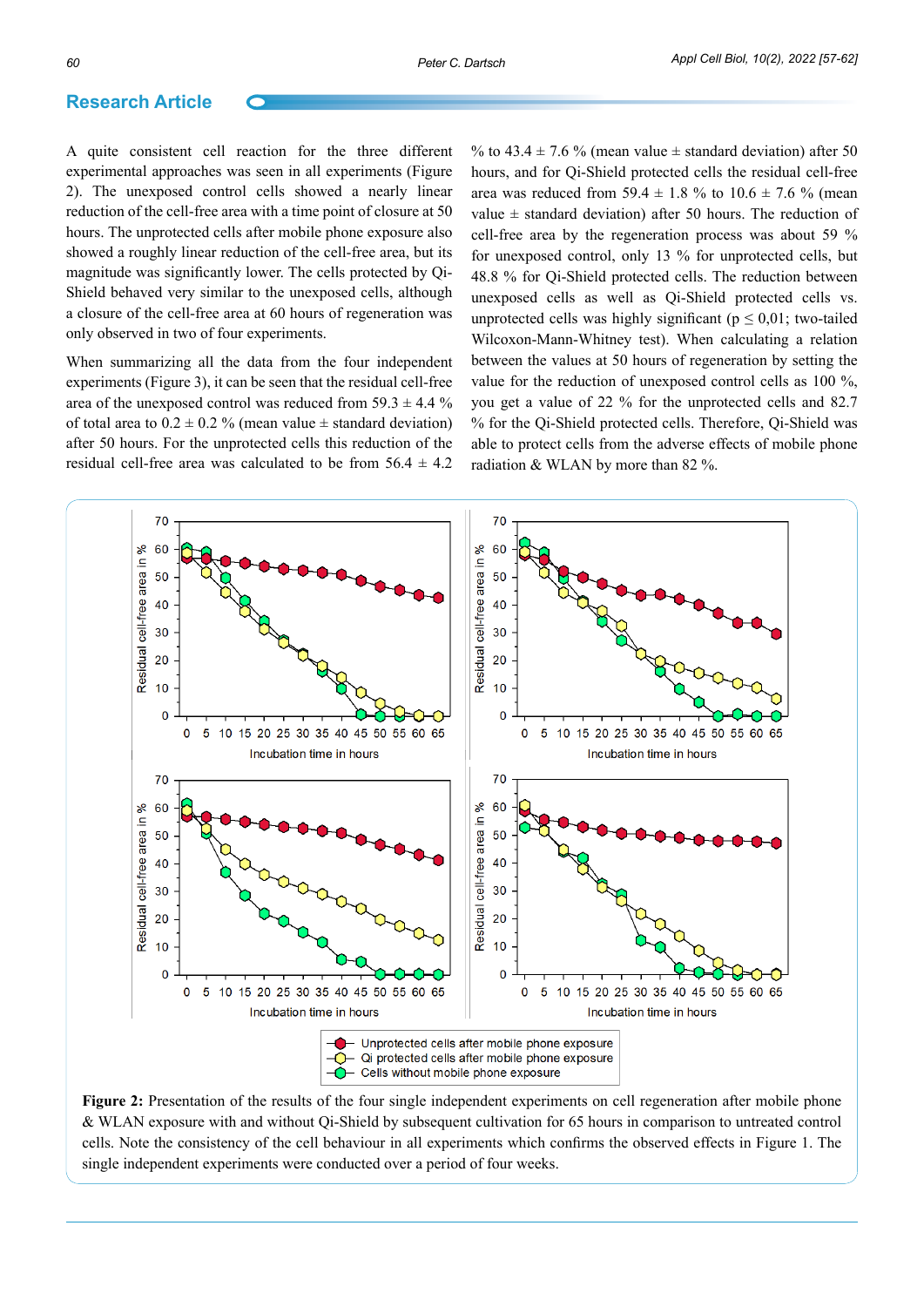Residual cell-free area in %

Residual cell-free area in %

#### **Research Article**





**Figure 3:** Summarized data of Figure 2 on cell regeneration after mobile phone & WLAN exposure with and without Qi-Shield by subsequent cultivation for 65 hours in comparison to untreated control cells. Note that the residual cell-free areas of untreated control cells and Qi-Shield protected cells differ only slightly from each other, whereas unprotected cells have a significantly higher cellfree area due to a reduced cell proliferative and migratory activity and even cell death. Data represent mean value ± standard deviation of four independent experiments.

#### **Discussion**

The main problem of studies on whole multi cellular organisms such as experimental animals or volunteers is the complexity of the test systems. There are numerous unknown variables which are difficult to be established. In contrast, cultivation of eukaryotic cells can be standardized and provides the opportunity to vary different factors depending on the experimental needs. Therefore, cell culture studies which focus on one single aspect of cell behaviour such as the cell regeneration process are meaningful approaches to describe the effects of exogenous traumata such as mobile phone radiation and the resulting oxidative stress on the cells. Usually, methods by an end-point examination are used. To our knowledge, this is the first morphological study which sheds light on the dynamic cellular alterations during the regeneration process after mobile phone-induced oxidative stress.

There is another essential aspect which has been taken into account in the present study. It is the observation between the results of experimental studies that represent realistic exposures from commercially available devices (i.e. mobile phones or other telecommunication devices) and studies simulating exposures

from "test" generators or "test" phones with similar parameters. While about 50 % of the studies using simulated exposures did not find any effects, studies using a realistic exposure from commercially available devices demonstrated an almost 100 % consistency in showing adverse effects [18-20].

In vivo, the cell regeneration/wound healing process can be divided into distinct phases: In-flammatory phase, granulation phase and differentiation phase [21-24]. In the present study, especially the granulation phase with an increased proliferation and migration of the cells in order to close the wound (= cell-free area) was investigated. Cultured connective tissue fibroblasts were used to examine the reduction in cell regenerative activity caused by mobile phone radiation & WLAN with and without the protection of Qi-Shield.

Although reactive oxygen species are generated as by-products of normal cellular metabolic activities which can be inactivated by endogenous enzymes such as superoxide dismutase, glutathione peroxidase and catalase, an excess of reactive oxygen species as generated by mobile phone radiation can be inactivated by these enzymes only insufficiently causing health consequences [25-27].

We were able to demonstrate that connective tissue cells are quite sensitive against oxidative stress induced by mobile phone radiation & WLAN which caused a nearly complete inhibition of cell proliferation and migration. In our study, the complete inhibition of cell activity became visible within a short period of time after radiation in the continuous video monitoring and succeded in a roughly linear way over time. This might be related to the prompt activation of intracellular signalling cascades [28] as well as to  $Ca^{2+}$  shifts [29,30].

However, the most interesting aspect of this study is the use of Qi-Shield to protect from oxidative stress resulting from mobile phone radiation. As demonstrated very consistently, Qi-Shield was able to protect the cells in all four experiments. Although there were variations from experiment to experiment, the summarized data for each time point gave a very convincing impression on the actual efficacy of the device. Except for single data points, there was no significant difference between the controls which have not been exposed to mobile phone radiation and the Qi-Shield protected cells after mobile phone radiation.

#### **References**

- 1. [Michaelson SM \(1982\) Health implications of exposure to](https://oem.bmj.com/content/39/2/105)  [radiofrequency/microwave energies. Br J Indust Med 39: 105-119.](https://oem.bmj.com/content/39/2/105)
- 2. [IARC Working Group on the Evaluation of Carcinogenic Risks](https://pubmed.ncbi.nlm.nih.gov/24772662/)  [to Humans \(2013\) Non-ionizing radiation Part 2: Radiofrequency](https://pubmed.ncbi.nlm.nih.gov/24772662/)  [electromagnetic fields. IARC Monogr Eval Carcinog Risks Hum](https://pubmed.ncbi.nlm.nih.gov/24772662/)  [102: 1-460.](https://pubmed.ncbi.nlm.nih.gov/24772662/)